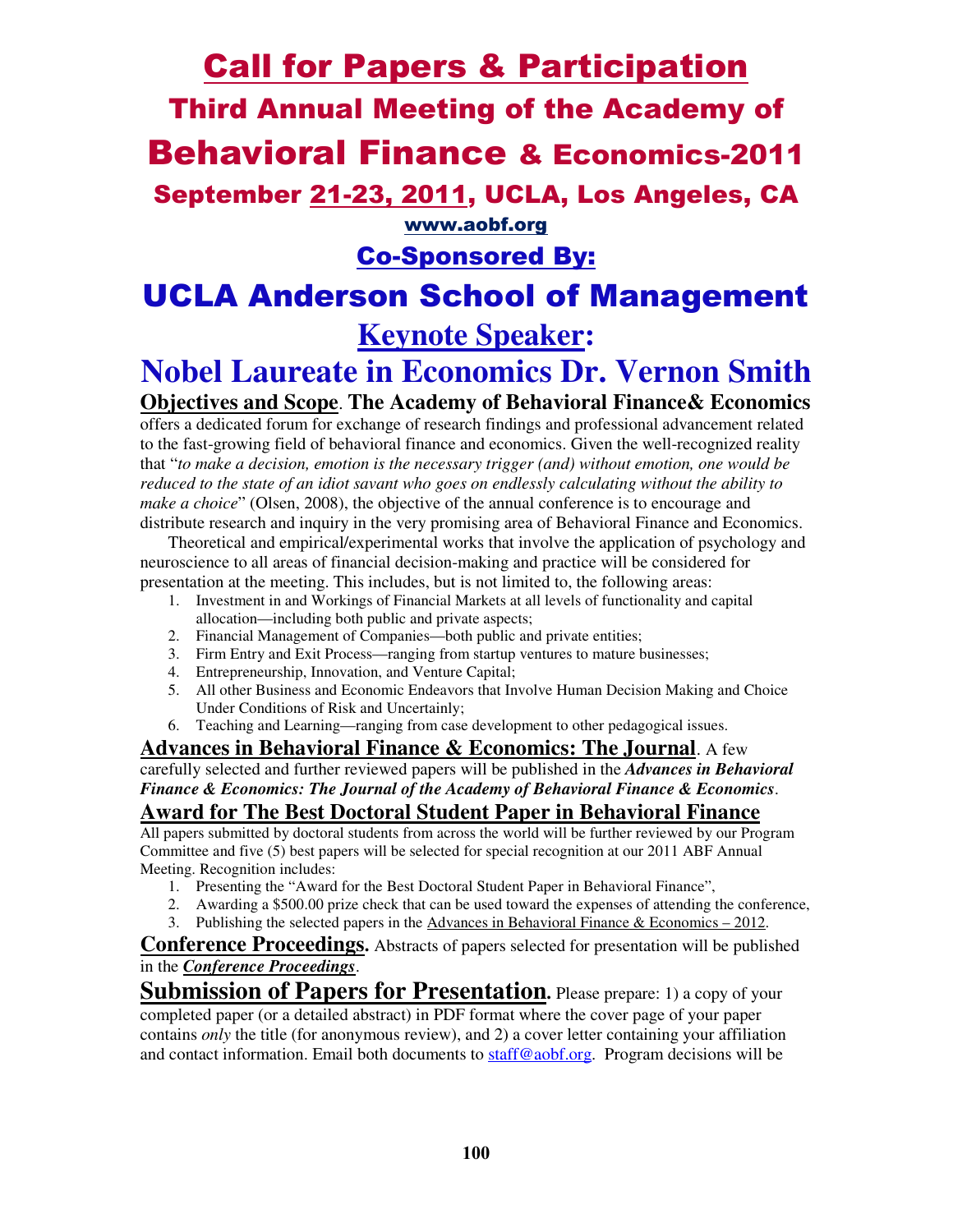made by the Program Co-Chair, Professor A. Subrahmanyam, Anderson School at UCLA, in conjunction with Professor R. Yazdipour, Executive Director and Program Co-Chair, Academy of Behavioral Finance.

# **Submission Deadline is May 15, 2011**

Notifications of results will be emailed to all respondents by May  $31<sup>st</sup>$ .

**Special Sessions and Panels**. Persons interested in organizing a Special Session or Panel should submit a letter of interest, along with a short bio using the deadline and instructions above. **Terms and Conditions of Paper Acceptance**

If your paper is accepted for presentation at the Annual Meeting, you agree to the followings:

- The presenting author(s) will be required to present the paper in a professional manner and as assigned.
	- 2. The presenting author(s) will be required to pre-register for the Conference within two weeks of the paper's acceptance by paying in full the due Conference Registration Fee of \$249.00. Only half of the paid registration fee (\$125.00) is refundable if cancellation is made within one month after the issuance of the Acceptance Letter. *Otherwise, no refund will be issued*. (There is a \$50.00 discount for doctoral students if payment made as instructed.) Payment must be made via our secure and fully Online Registration and Payment System. To register and pay the due fees, please click on the "2011 Conference" link our Web site www.aobf.org and select "Registraion.Conference.2011".
	- 3. If the presenting author(s) does not register as stated above, the paper will be cancelled and the space will be released to the authors with accepted papers on the Waiting List. Letters of acceptance will be sent electronically by May  $31<sup>st</sup>$ .
- 4. Each presenting author whose paper is accepted for presentation will be required to discuss another colleague's paper. Presenting authors will be sent a preliminary version of the program in mid-June, and asked to identify papers which they would like to discuss at the Meeting. Requests to discuss specific papers will be taken on a first-come, first-served basis. If a presenting author does not submit her/his choices for papers to discuss, the Program Chair(s) will assign her/him a paper.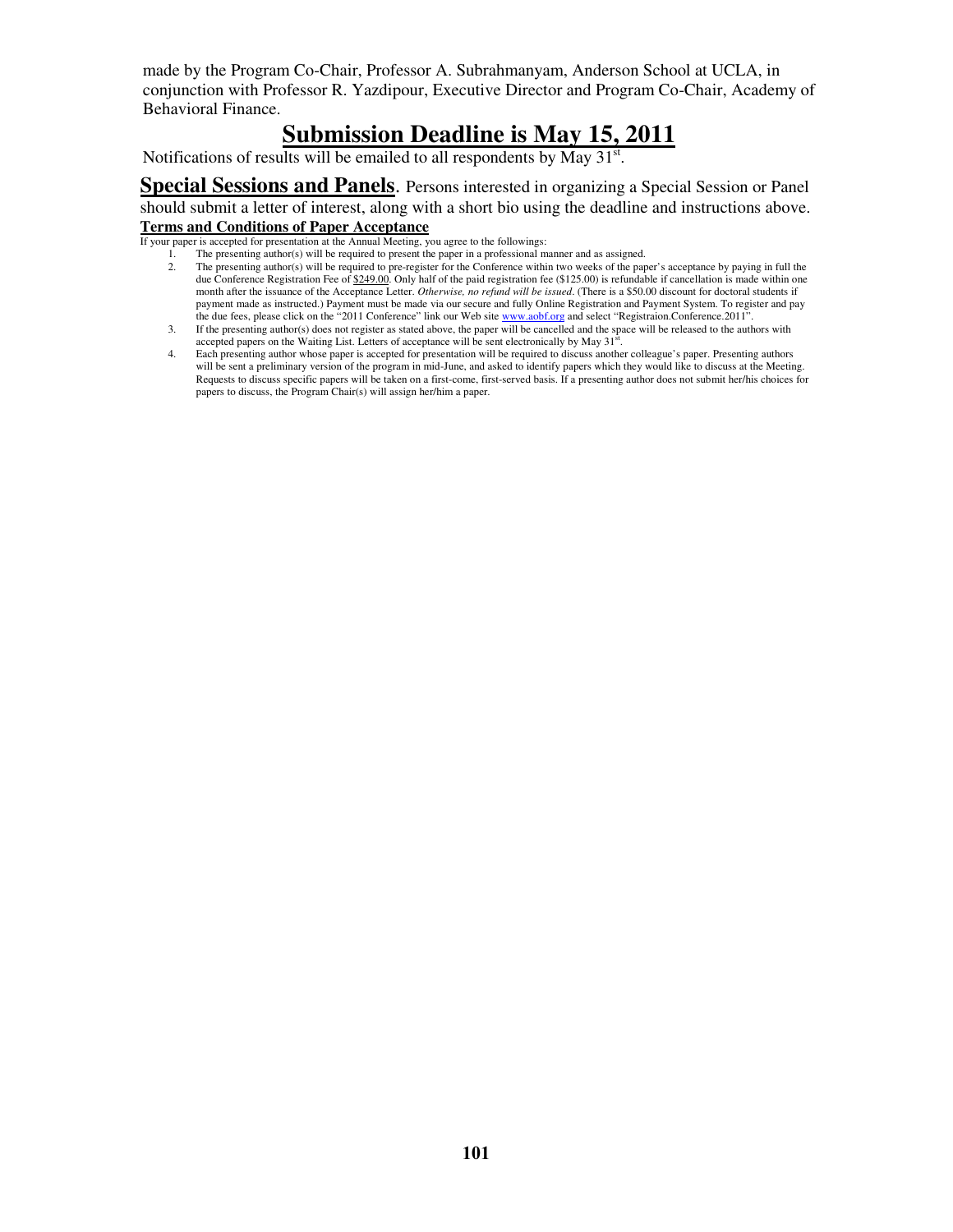# **ABF-Sponsored Behavioral Finance Groups at LinkedIn:**

- **I. Behavioral Finance: Theory & Practice**
- **II. Behavioral Finance Theory**

# **Behavioral Finance: Theory & Practice**

The goal of the "Behavioral Finance: Theory & Practice" Group is to provide a one-stop networking place for exchange of behavioral-finance-based research issues and practical problems and solutions that face both the academics and practitioners in the field. Discussions should focus on either the theory (academic), practice (professional), or both (theory and practice).

Subscribe via URL: http://www.linkedin.com/groups?mostPopular=&gid=3164665

# **Behavioral Finance Theory**

Behavioral Finance Theory Group is organized and managed by the Academy of Behavioral Finance  $\&$  Econ http://www.aobf.org/ and its main goal is to help create the next generation of behavioral finance models and theories. Subscribe via URL: http://www.linkedin.com/groups?mostPopular=&gid=3247239

http://www.aobf.org/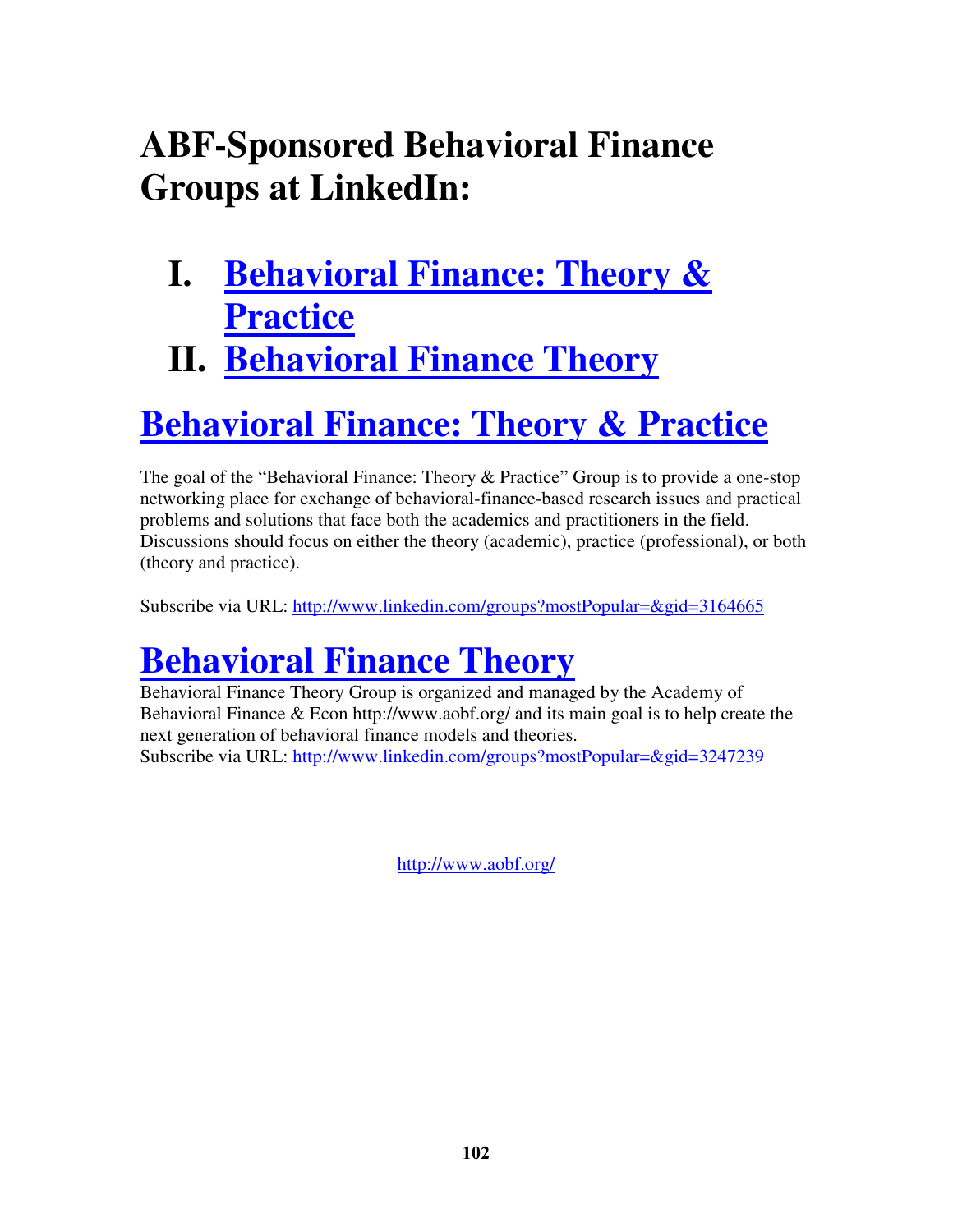# **Call for Papers and Participation**

*Academy of Entrepreneurial Finance*

**www.aoef.org**

# September 21-23, 2011 UCLA Anderson School of Management Los Angeles, CA **Keynote Speaker: Nobel Laureate in Economics Dr. Vernon Smith**

**Objectives and Scope**. Since its first conference in 1989, The Academy of Entrepreneurial Finance, AEF, continues to offer a dedicated forum for exchange of research ideas related to the ever-growing field of entrepreneurial and small business finance. Given the central role of the small and medium enterprise, SME, in a free economy, the objective of the conference is to encourage research and inquiry in the very promising discipline. Although the focus of the annual event is on the financial, economic, behavioral, and accounting aspects of the small firm, papers in closely-related areas will also be considered for presentation. Naturally, research on applied business, finance, and economics is also encouraged. AEF's key areas of interest include:

- 1. Corporate Finance Issues relevant to Small/Entrepreneurial Firms;
- 2. Behavioral Finance and Economics- related to all stages of Risk-taking, Startup, and Growth;
- 3. Business Valuation- and Evaluation;
- 4. Initial Public Offerings;
- 5. The Market for Formal and Informal Venture Capital;
- 6. Financial Institutions and Small Business Financing;
- 7. Innovations in Capital Markets for small and medium enterprises- SMEs;
- 8. Economics and Accounting of Small Business;
- 9. Models for Predicting Small Firm Success and/or Failure; and
- 10. Other related issues- including Globalization and Technological factors affecting Capital Access and Startup Process.

*Journal Publication and Conference Proceedings*. A few carefully selected and further reviewed papers presented at the conference will be published in AEF's official Journal- *The Journal of Entrepreneurial Finance- JEF***; and** abstracts of papers selected for presentation will be published in the *Conference Proceedings*.

## *Submission of Papers for Presentation.*

Please prepare: 1) a copy of your completed paper (or a detailed abstract) in PDF format where the cover page of your paper contains *only* the title (for anonymous review), and 2) a cover letter containing your affiliation and contact information. Email both documents to  $stat@aoef.org$ . Program decisions will be made by the Program Committee, in conjunction with Dr. R. Yazdipour, Executive Director, Academy of Entrepreneurial Finance.

## *Submission Deadline is May 15, 2011.*

Notifications of results will be emailed to all respondents by May  $31<sup>st</sup>$ .

#### *Special Sessions and Panels; Session Chairs and Discussants.*

Persons interested in organizing a Special Session or Panel should submit a letter of interest, along with a short bio, by the set deadline, and as instructed in above.

#### **Terms and Conditions of Paper Acceptance**

- If your paper is accepted for presentation at the Annual Meeting, you agree to the followings:
	- 1. The presenting author(s) will be required to present the paper in a professional manner and as assigned.<br>2. The presenting author(s) will be required to pre-register for the Conference within two weeks of the par-
	- 2. The presenting author(s) will be required to pre-register for the Conference within two weeks of the paper's acceptance by paying in full the due Conference Registration Fee of \$249.00. Only half of the paid registration fee (\$125.00) is refundable if cancellation is made within one month after the issuance of the Acceptance Letter. *Otherwise, no refund will be issued*. (There is a \$50.00 discount for doctoral students if payment made as instructed.) Payment must be made via our secure and fully Online Registration and Payment System. To register and pay the due fees, please click on the "2011 Annual Conference" link our Web site www.aoef.org and select "Registraion.Conference.2011".
	- 3. If the presenting author(s) does not register as stated above, the paper will be cancelled and the space will be released to the authors with accepted papers on the Waiting List. Letters of acceptance will be sent electronically by May 31<sup>st</sup>.
	- 4. Each presenting author whose paper is accepted for presentation will be required to discuss another colleague's paper. Presenting authors will be sent a preliminary version of the program in mid-June, and asked to identify papers which they would like to discuss at the Meeting. Requests to discuss specific papers will be taken on a first-come, first-served basis. If a presenting author does not submit her/his choices for papers to discuss, the Program Chair(s) will assign her/him a paper.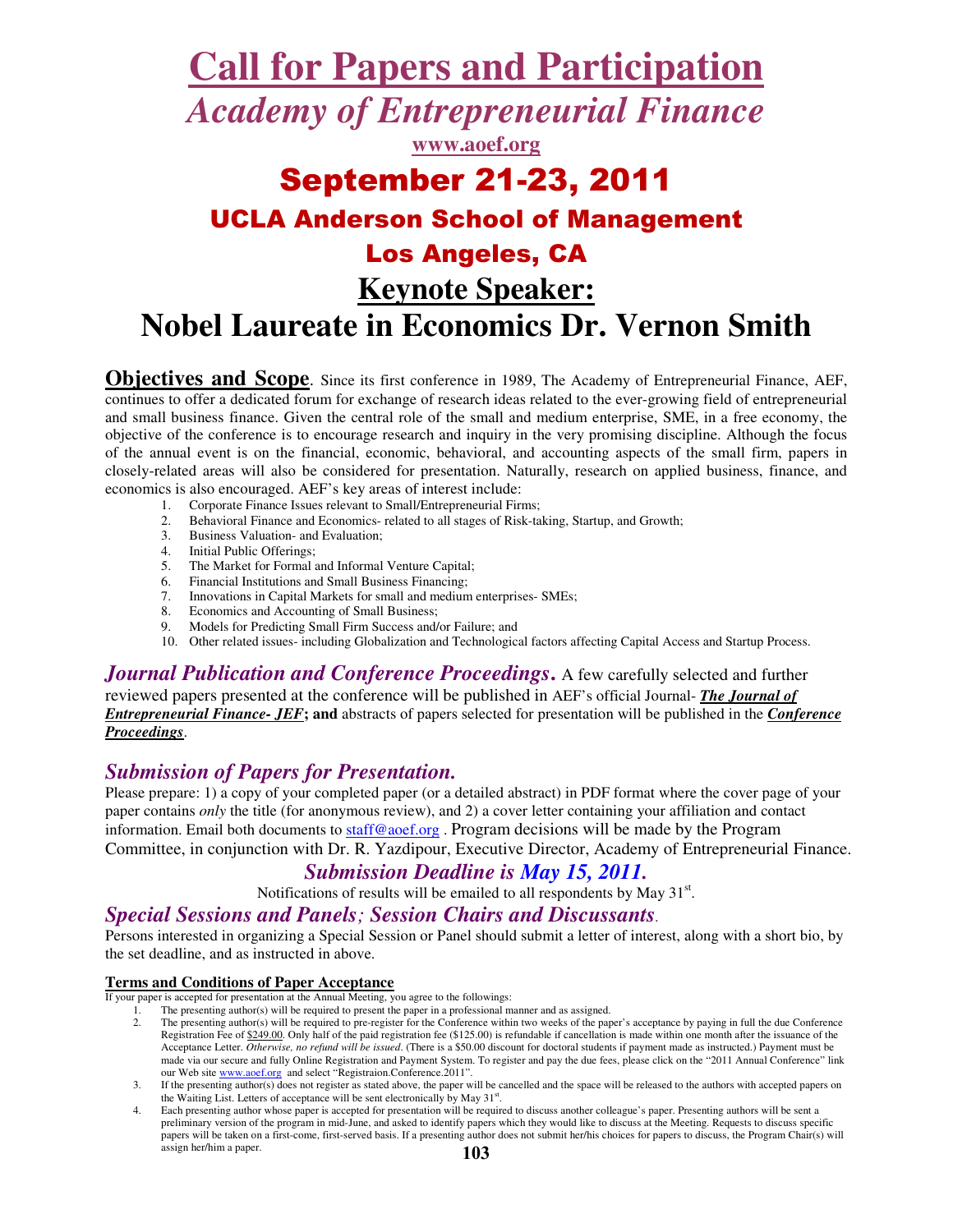



Advances in Entrepreneurial Finance: With Applications from Behavioral Finance and Economics [Hardcover] **Rassoul Yazdipour** 

http://www.amazon.ca/Advances-Entrepreneurial-Finance-Applications-Behavioral/dp/1441975268/ref=sr 1 2?ie=UTF8&gid=1297104544&sr=8-2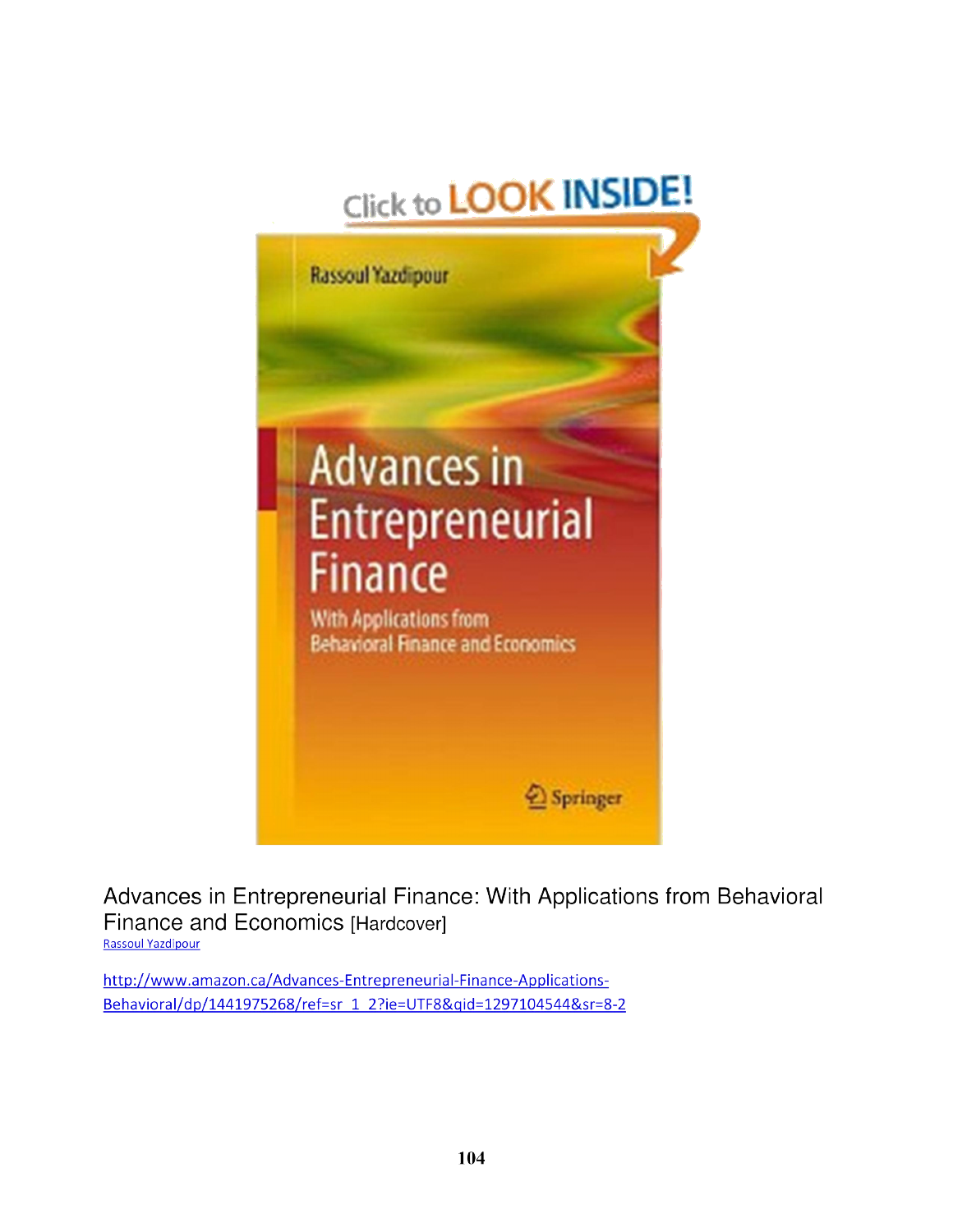# Yazdipour, R., Advances in Entrepreneurial Finance: With Applications from Behavioral Finance & Economics, (ed.) New York, NY: Springer, forthcoming 2010.

## TABLE OF CONTENTS

#### FOREWORD

Robert Strom, Ph.D. Director of Research in Entrepreneurship Research and Policy Ewing Marion Kauffman Foundation

### ACKNOWLEDGEMENTS

**Chapter 1- Introduction**

## PART I

# THEORETICAL FOUNDATION

**Chapter 2. A Behavioral Approach to Decision Making in Entrepreneurial Finance** 

R. Yazdipour, Ph.D. California State University and The Academy of Entrepreneurial Finance

#### **Chapter 3.**

**Beyond Agency Theory: Value Creation and the Role of Cognition in the Relationship between Entrepreneurs and Venture Capitalists** 

Peter Wirtz, Ph.D. Université Lumière (Lyon 2), France

**Chapter 4. Financial Risk Perceptions: A Behavioral Perspective** 

Robert A. Olsen, Ph.D. Finance Research Fellow Decision Research

# **Chapter 5.**

**Contributions of Neuroscience to Financial Decision Making**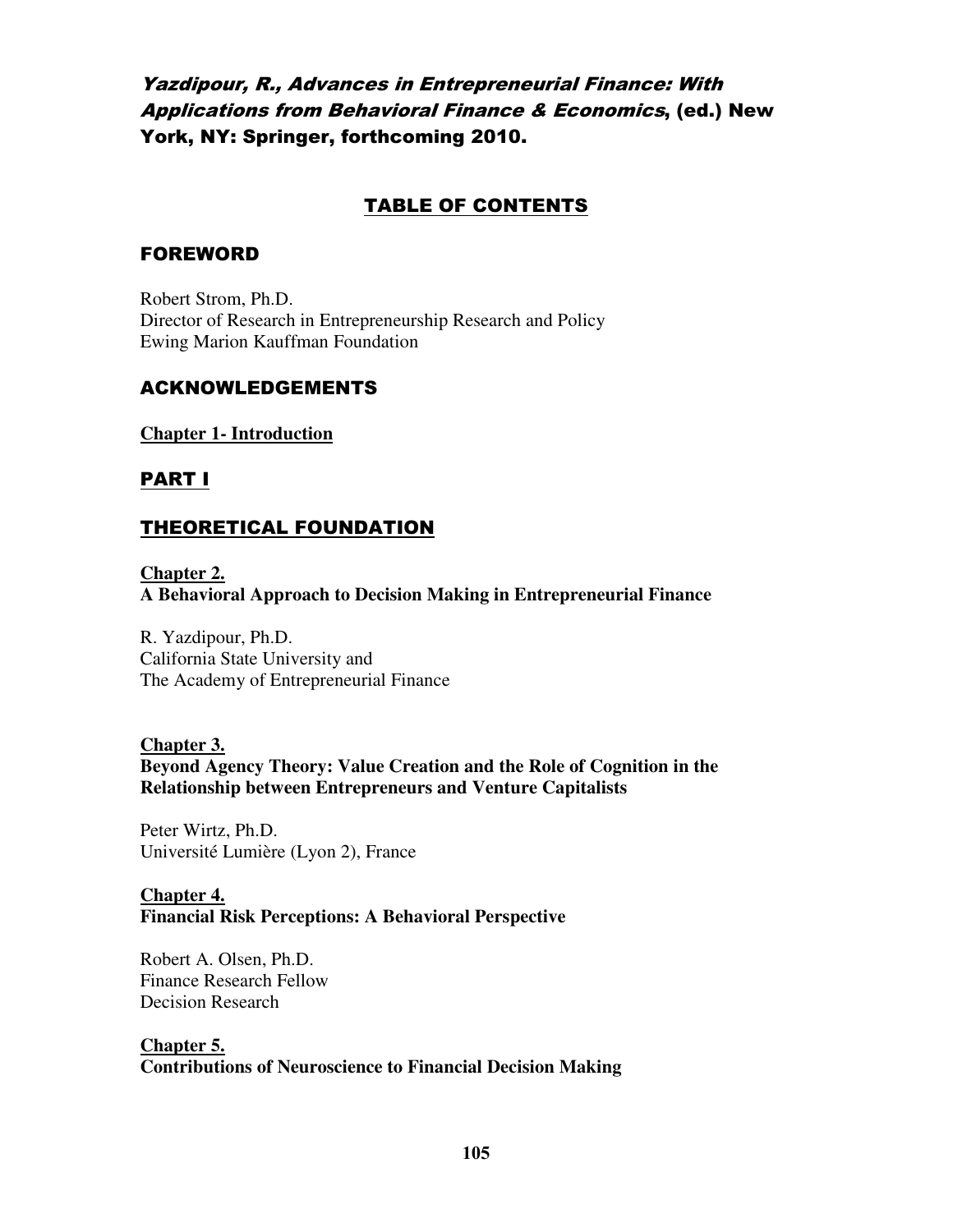Lukasz M. Konopka, PhD, ECNS, BCIA-EEG Loyola Stritch School of Medicine and The Chicago School of Professional Psychology

R. W. Ackley, Ph.D. The Chicago School of Professional Psychology

#### **Chapter 6.**

#### **Uncertainty is Psychologically Uncomfortable: A Theoretic Framework for Studying Judgments under Uncertainty and Risk**

William P. Neace, Ph.D**.**  University of Hartford and Research Fellow, Academy of Behavioral Finance

# PART II

# ISSUES IN FINANCING STARTUPS AND SMALL FIRMS

**Chapter 7. The Changing Landscape of Small Firm Finance** 

William Dunkelberg, Ph.D. Temple University and National Foundation for Independent Businesses- NFIB

Jonathan A. Scott, Ph.D. Temple University

#### **Chapter 8.**

#### **Decision Making under Conditions of Risk: Applications of Behavioral Finance to Entrepreneurs and Private Investors**

Fabio Mattos, Ph.D. University of Manitoba

Philip Garcia, Ph.D. University of Illinois at Urbana-Champaign

#### **Chapter 9. Insights into the Psychological Profiles of Entrepreneurs**

Hersh Shefrin, Ph.D. Mario L. Belotti Professor of Finance Santa Clara University